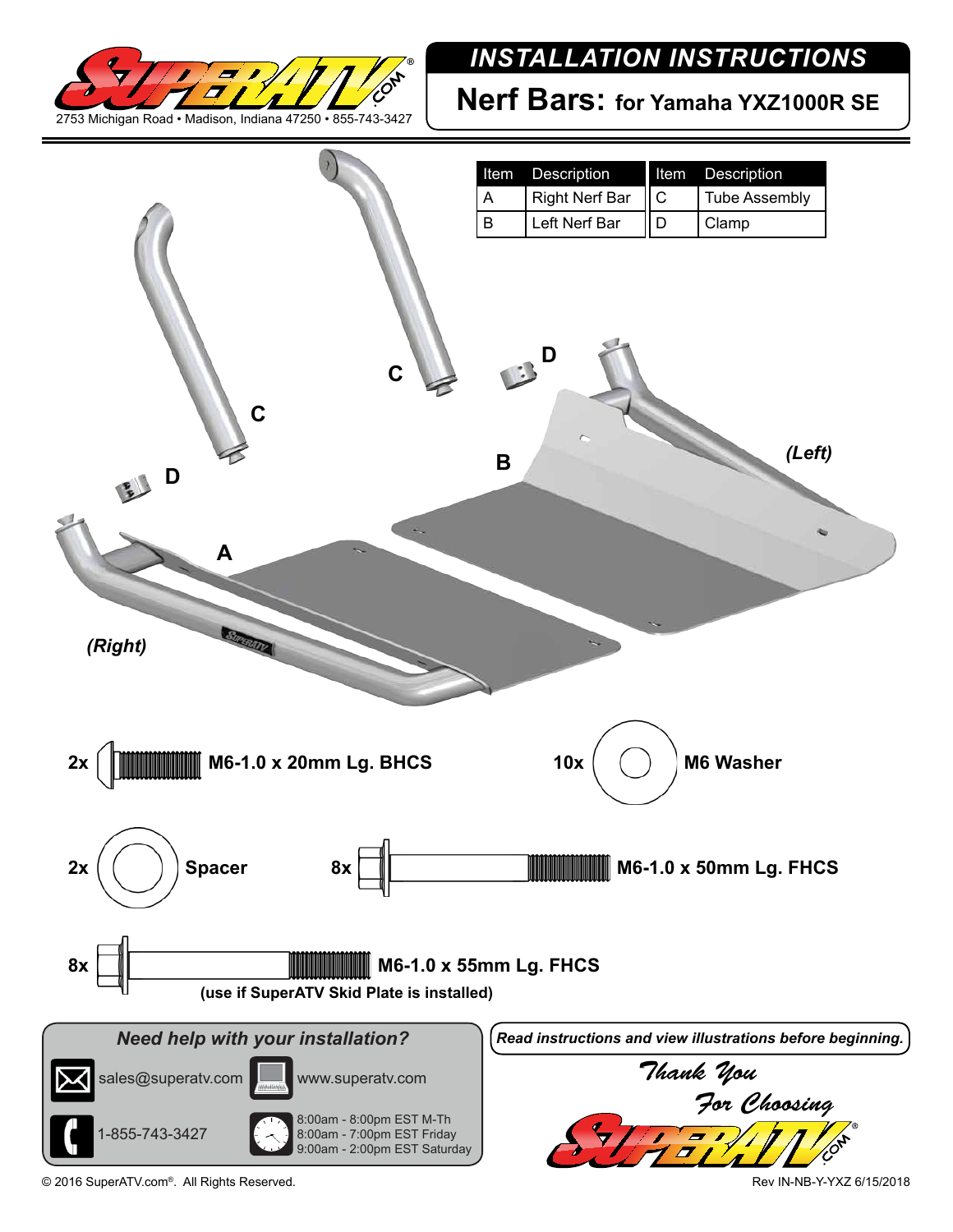## **Liability Statement**

SuperATV's® products are designed to best fit user's ATV/UTV under stock conditions. Adding, modifying, or fabricating any factory or aftermarket parts will void any warranty provided by SuperATV® and is not recommended. SuperATV's® products could interfere with other aftermarket accessories. If user has aftermarket products on machine, contact SuperATV<sup>®</sup> to verify that they will work together.

Although SuperATV® has thousands of satisfied customers, user should be aware that installing lift kits, long travel, or suspension kits, tires, etc. will change the ride of machine and may increase maintenance and part wear. Operating any off-road machine while, or after, consuming alcohol and/or drugs increases risk of bodily harm or death. No warranty or representation is made as to this product's ability to protect user from severe injury or death. SuperATV® urges operators and occupants to wear a helmet and appropriate riding gear at all times.

By purchasing and installing SuperATV® products, user agrees that should damages occur, SuperATV® will not be held responsible for loss of time, use, labor fees, replacement parts, or freight charges. SuperATV®, nor any 3rd party, will not be held responsible for any direct, indirect, incidental, special, or consequential damages that result from any product purchased from SuperATV®. The total liability of seller to user for all damages, losses, and causes of action, if any, shall not exceed the total purchase price paid for the product that gave rise to the claim.

SuperATV® will warranty only parts provided by SuperATV®. Any damage or problems with OEM housings, bearings, seals, or other manufacturers' products will not be covered by SuperATV®. SuperATV® parts and products are not warrantied if item was not installed properly, misused, or modified.

Installing, adding, modifying, or fabricating any factory or aftermarket product to your ATV/UTV may violate certain local, state, and federal laws. Be advised that laws vary depending on town, city, county, state, etc. Use of certain products on public streets, roads, or highways may be in violation law. The Buyer is solely and exclusively legally and personally responsible for any violation of the law by the installation or use of the product. You must abide by all local, state, and federal laws, including but not limited to vehicle safety, traffic laws, and ordinances. It is your responsibility to know the laws and how they apply to you.

The Buyer is responsible to fully understand the capability and limitations of his/her vehicle according to manufacturer specifications, warnings and instructions and agrees to hold SuperATV® harmless from any damage resulting from failure to adhere to such specifications, warnings and/ or instructions. The Buyer is also responsible to obey all applicable federal, state, and local laws and ordinances when operating his/her vehicle while using this product, and the Buyer agrees to hold SuperATV® harmless from any violation thereof.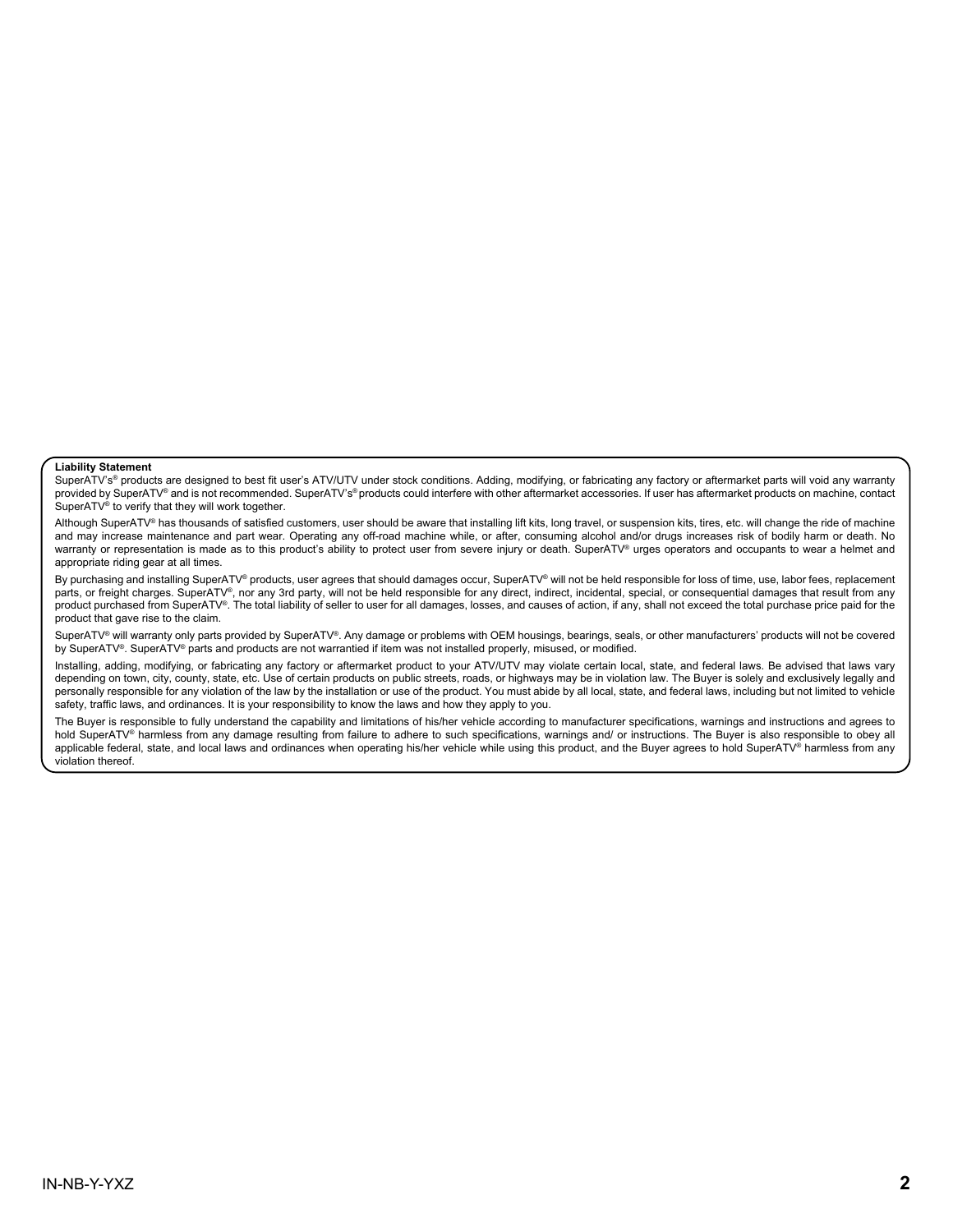## **Remove stock hardware, as shown, from Guards.**

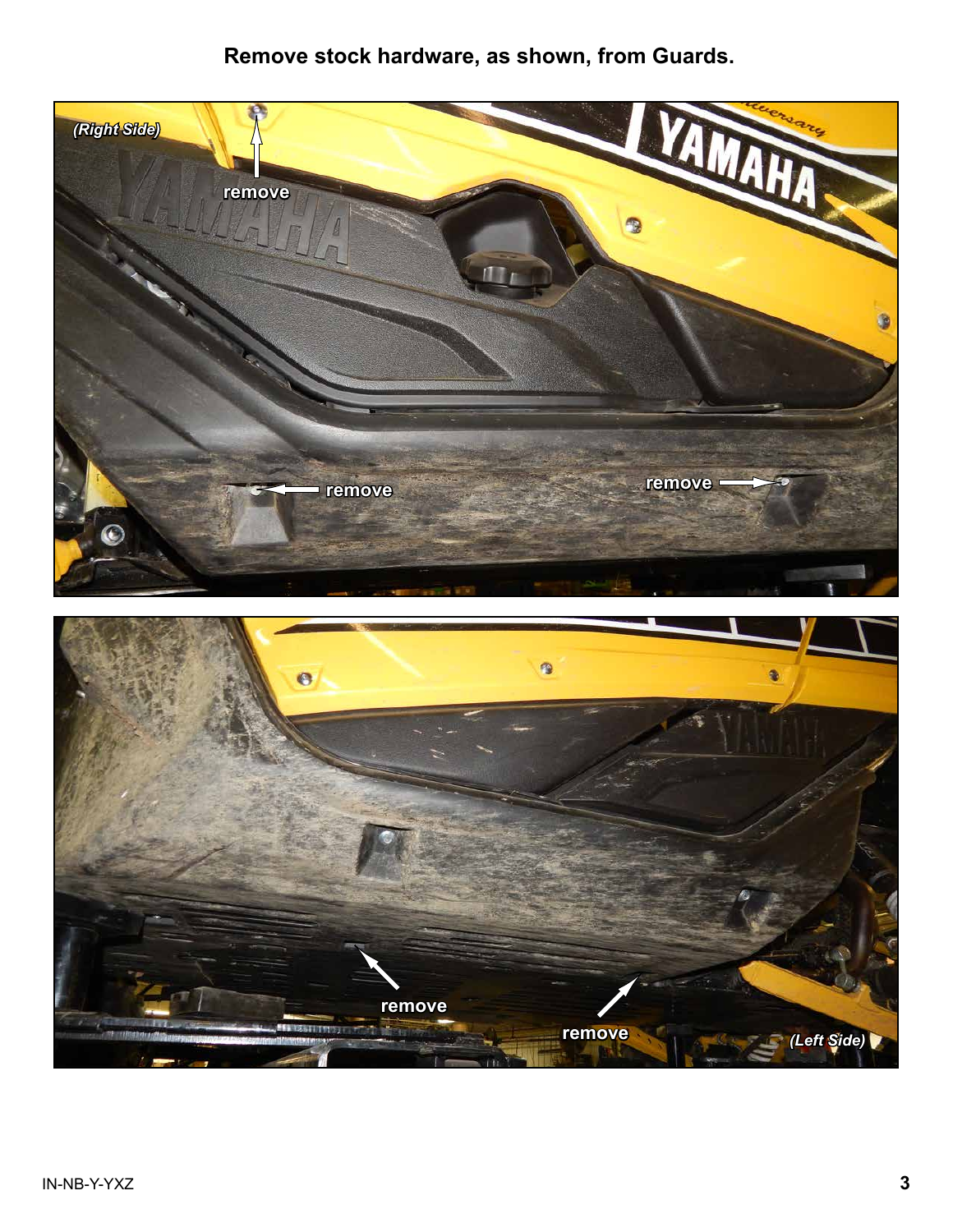- Install Left Nerf Bar (B) to machine with hardware shown.
- Repeat for opposite side.

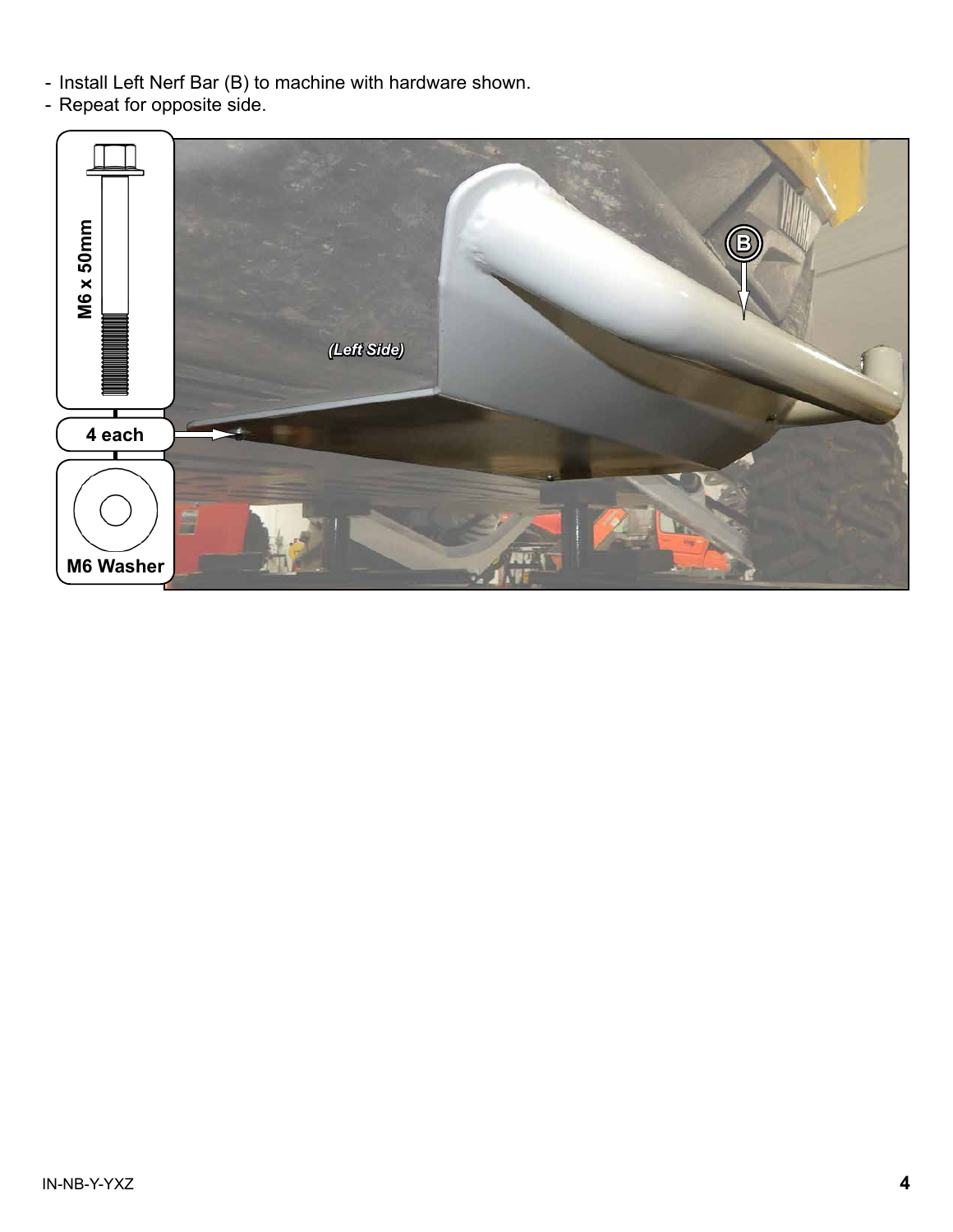

- Repeat for opposite side.